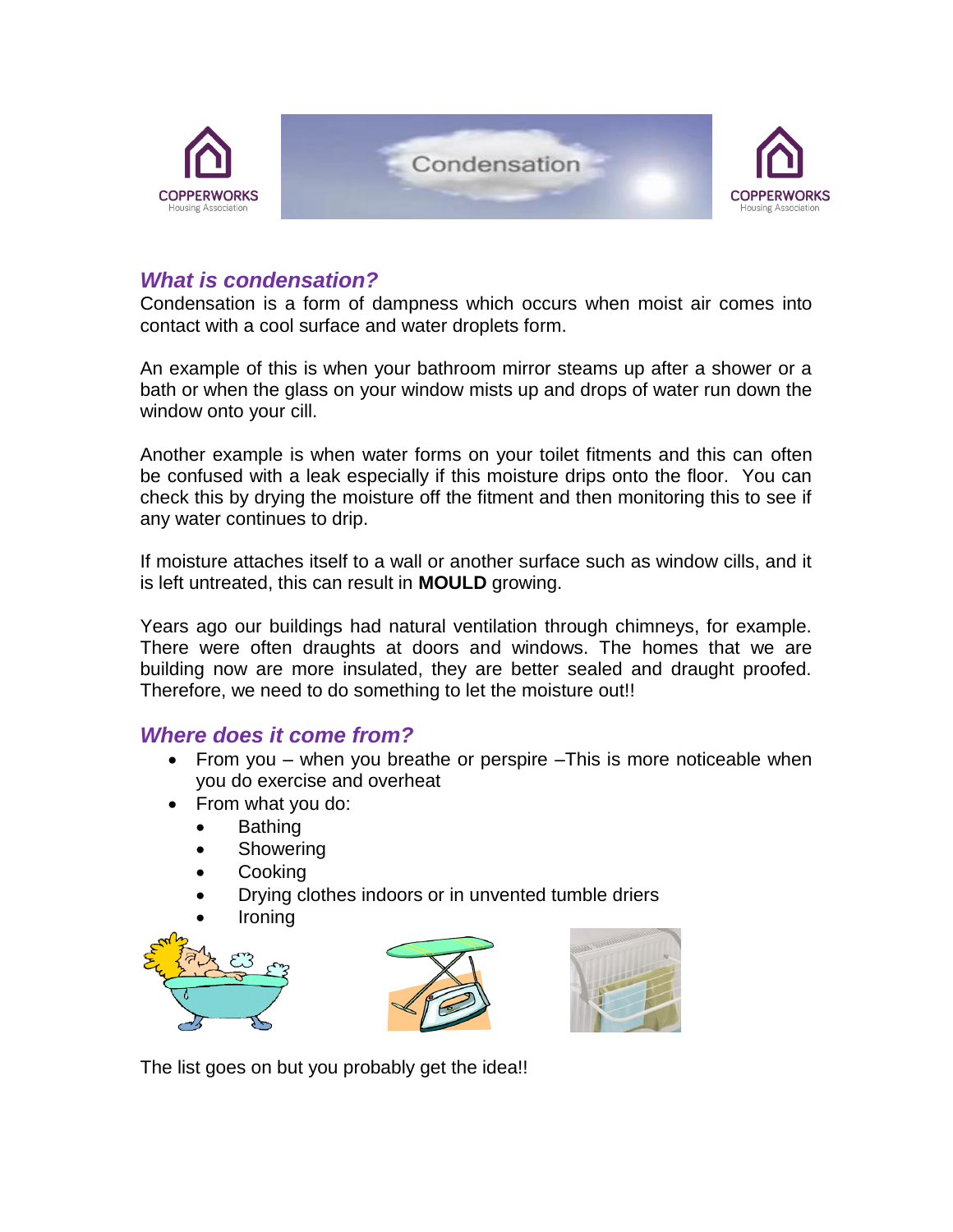## *Where it can happen*

Condensation happens in areas where there is a lack of air movement. A change in temperature and ventilation is often all a home needs to protect it from condensation.

Condensation can appear on:



Walls - particularly in corners near the skirting and on the ceiling. The side walls are often affected as they can be even colder.



Areas with poor ventilation will get condensation. This could be behind furniture, particularly wardrobes and beds if they have been placed against an outside wall.



Double glazed windows are unlikely to have surface condensation except temporarily. If it is on the window you must wipe it up. Condensation settling where the glass meets a timber window frame can cause the timber and seals to **ROT.**

Moisture can also be found on tiled surfaces. To prevent **MOULD**, open windows and wipe the tiles down.



Moisture can form on the cistern and on the walls behind in bathrooms so make sure you dry and clean this to prevent **MOULD.**

## *How to remove mould*

**MOULD** can be easy to remove. You can normally wipe it off with a disposable cloth, using some household cleaner. There is no need to use strong chemicals. Wipe over the area again every few days using diluted household cleaner to stop the **mould** growing back. **This should become part of your regular cleaning routine.**